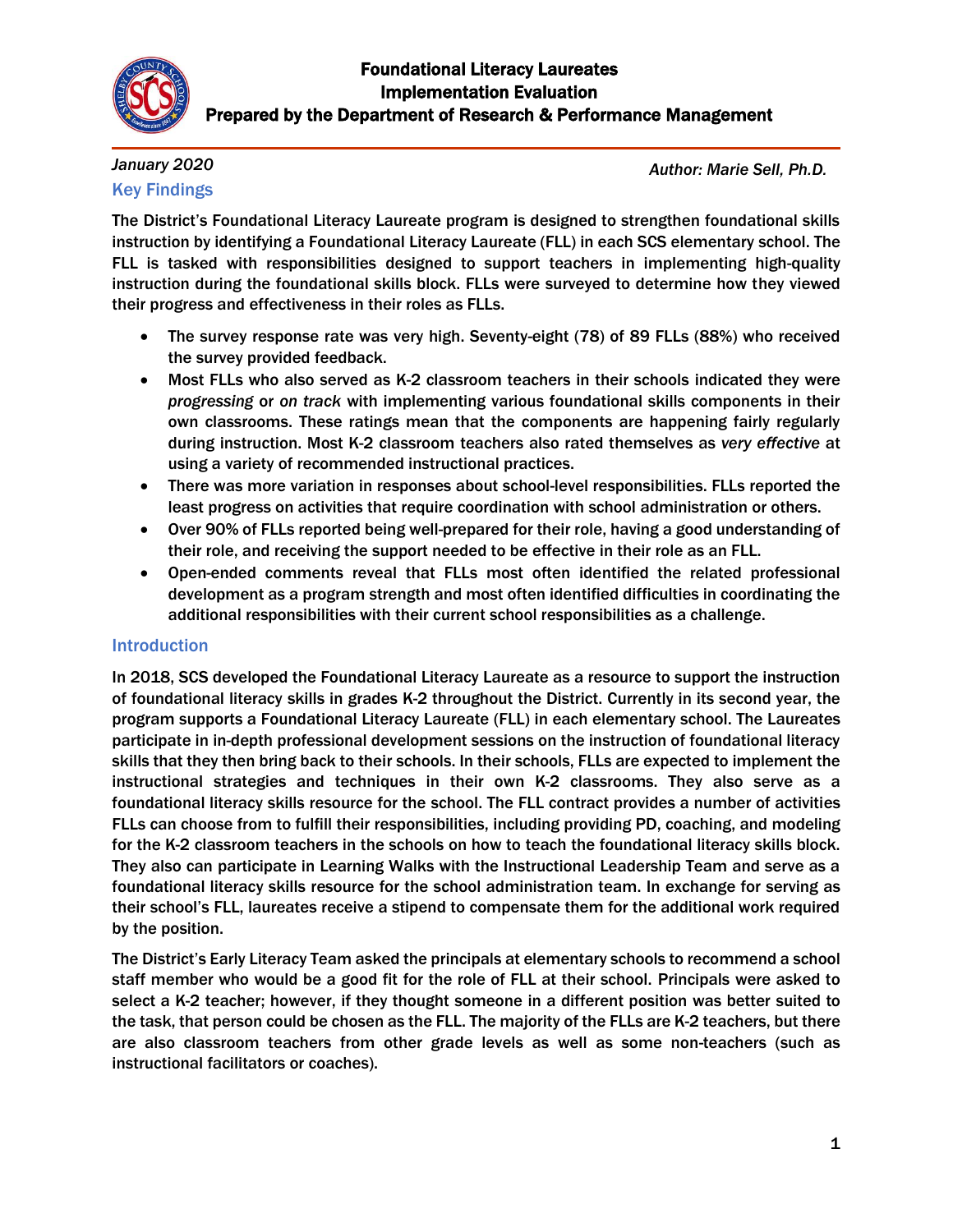

 $\overline{\phantom{a}}$ 

## Foundational Literacy Laureates Implementation Evaluation Prepared by the Department of Research & Performance Management

The purpose of this evaluation report is to examine the implementation of the FLL program to date from the FLLs' perspective with the goal of identifying areas of the program that are going well and areas that could use additional support from District staff. FLLs at all schools were asked to respond to a survey asking them to self-evaluate the implementation of the program in their school and to provide feedback on the PD sessions and support connected to the program.

## Foundational Literacy Laureate Survey

The survey was divided into three sections. The first asked the FLLs who were K-2 classroom teachers to evaluate how well they were able to implement components of the foundational skills block for whole group and small group instruction. The second section asked all FLLs to evaluate how well they were able to implement their school-level responsibilities as a laureate. The final section asked all FLLs to reflect on the PD and support they have received as a laureate.

For each item in the classroom implementation and school-level responsibilities sections, FLLs were asked to indicate if their implementation of that item was "preliminary," "progressing," or "on track." Definitions were provided for the terms and were tailored to each individual item to help guide teachers' evaluations of each item. An item was rated as *preliminary* if it was not yet occurring in the classroom or school building (e.g., "No explicit phonics or phonemic awareness is occurring during whole group instruction;" or "I have not yet participated in Learning Walk-throughs.") Items were rated *progressing* if they were occurring sometimes or if they were scheduled to occur (e.g., "Literacy work stations or centers are operating sometimes during small group instruction;" or "I am scheduled to model effective best practices in foundational skills instruction.") Finally, items were rated as *on track* if they were occurring regularly in the classroom or if they underway at the school level with plans to continue (e.g., "Opening routine or warm up is occurring regularly during whole group instruction;" or "School-based PD session(s) in foundational skills have been conducted and additional PD is planned.") By using these categories to rate each item, it is possible to get a midyear snapshot of each school's level of implementation of the FLL program requirements.

Surveys were sent by email to FLLs at 89 elementary schools during fall semester 2019.<sup>1</sup> Responses were monitored and reminder emails were sent to FLLs to encourage them to respond. Responses were received from 78 FLLs (88%). In some cases, FLLs only responded to part of the survey. Therefore, as the findings are presented below, the overall Ns may vary from question to question. The table below describes the FLL respondents.

| <b>FLL Survey Respondents Profile</b> |    |     |
|---------------------------------------|----|-----|
|                                       | N  | %   |
| K-2 Classroom Teachers                | 68 | 87% |
| <b>Other Laureates</b>                | 10 | 13% |
|                                       |    |     |
| <b>First Year FLL</b>                 | 26 | 35% |
| <b>Second Year FLL</b>                | 49 | 65% |
|                                       |    |     |
| <b>Attended all PD</b>                | 58 | 77% |
| <b>Attended partial PD</b>            | 17 | 23% |

 $1$  Two additional schools did not have anyone serving as the FLL at the time the survey was conducted.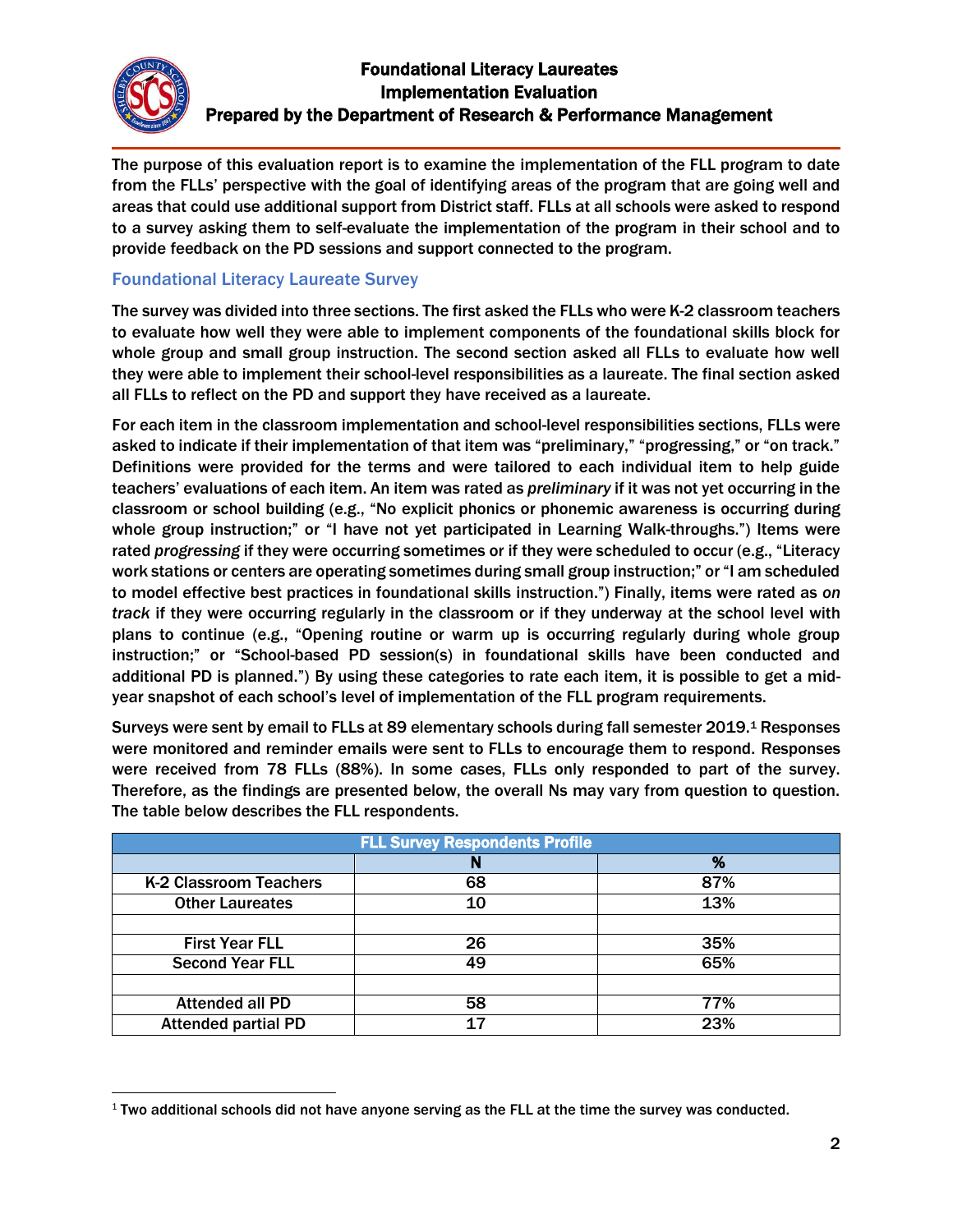

Eighty-seven percent (87%) of the FLLs were K-2 classroom teachers at their schools; 65% were in their second year as the school's FLL; and 77% had participated in all PD sessions offered to date in 2019-20, either by attending the presentation or by reviewing a virtual make-up session of the PD. These three factors may impact FLLs' perspectives on how well program implementation is going at their school. FLLs who are K-2 classroom teachers would have different work responsibilities than FLLs serving in other roles at the school.<sup>2</sup> Completion of all PD sessions and participating as a second year FLL both would be indicators of more familiarity with the program and its expectations.

#### Survey Results

#### K-2 Classroom FLL Responsibilities

#### Implementation of Foundational Skills Block Requirements in K-2 Classroom

The questions in this section of the survey focused on the implementation of the foundational skills block in the FLLs' own classrooms. Sixty-eight (68) FLLs who were K-2 classroom teachers in their schools responded. Teachers were asked about both instructional components used with whole group instruction and those used with small group instruction. The graph below shows the number of teachers responding in each implementation category for the six instructional components evaluated.

The majority of teachers indicated they were *on track* with the components meaning these instructional practices were happening regularly during their foundational skills block. One component, working with decodable readers during whole group instruction, is not a required component. Therefore, teachers were given the choice to mark that item as *not applicable*. Additionally, ratings that this component is not occurring (*preliminary*) or occurring only sometimes (*progressing*) should not be interpreted that teachers are necessarily finding it challenging to implement during the foundational skills block.



The two instructional components where fewest teachers reported being *on track* were providing explicit grammar instruction during whole group and using literacy work stations during small group.

 $\overline{\phantom{a}}$ <sup>2</sup> In all subsequent analyses, responses from K-2 classroom teacher FLLs did not differ from responses from FLLs in other school roles. Therefore, this factor is not discussed in the remainder of this report.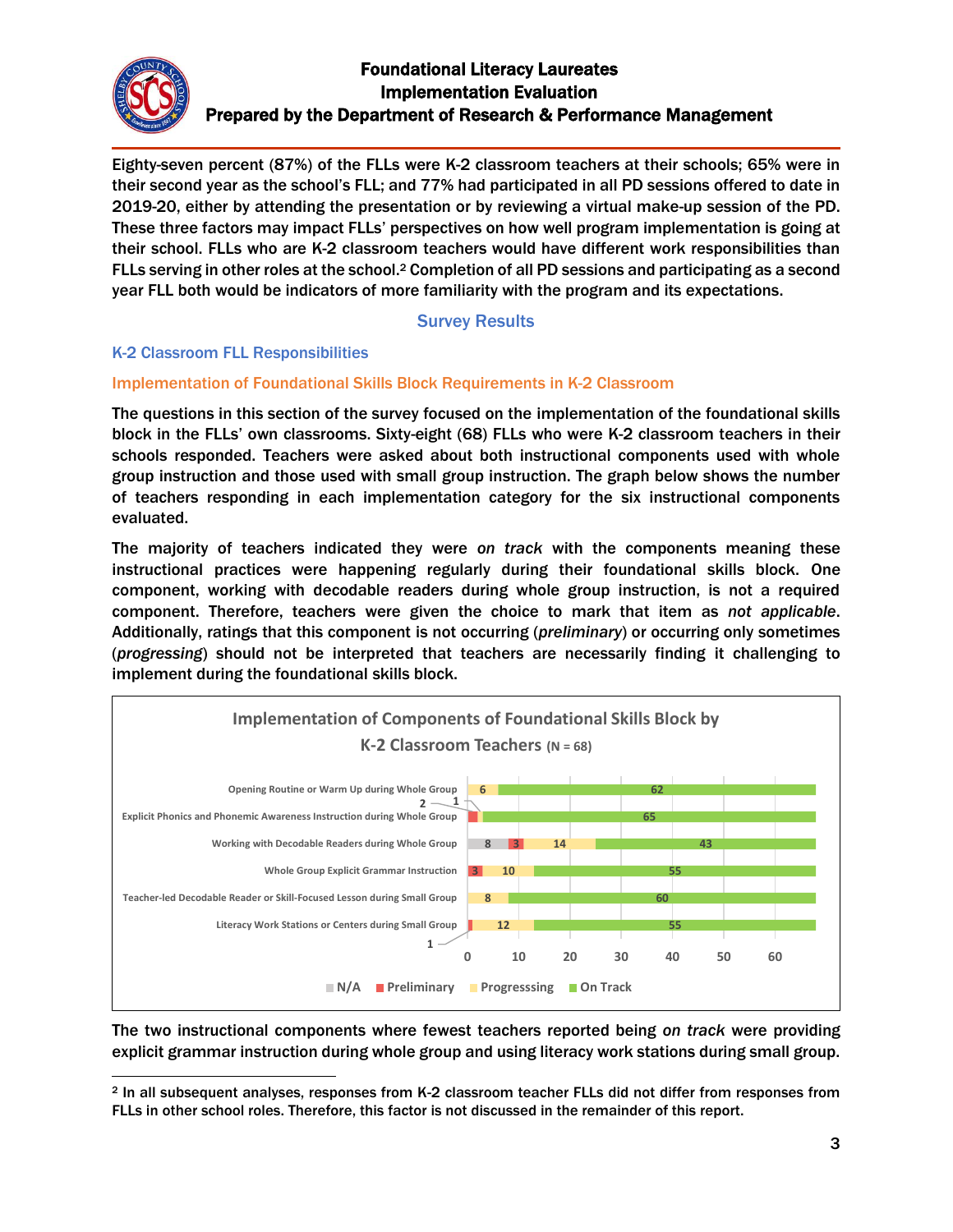

For both these components, 13 (or 19%) of teachers indicated their implementation was *preliminary* or *progressing*. Further analyses indicated that the number of years serving as an FLL (1 or 2) does not appear to be a factor related to level of implementation for either component. Proportionally, close to the same number of FLLs reported being on track with explicit grammar instruction (81% vs. 84%) and with literacy work stations (81% vs. 80%) for FLLs in their first year compared to those in their second year. There was a bit more variation when PD participation was examined. More FLLs who attended all of the PD sessions offered rated these components as *on track* compared to teachers who had not completed all PD sessions (explicit grammar instruction: 85% vs. 77%, respectively; literacy work stations: 81% vs. 77%, respectively). It should be noted, however, that only 13 FLLs who are also K-2 classroom teachers reported not completing all the PD, so the actual number of FLLs in this category who rated these two instructional components as *preliminary* or *progressing* is very low.

An update from the Early Literacy Team also indicated that for some classrooms, whole group explicit grammar instruction is occurring outside of the foundational skills block. Flexibility of scheduling when this component occurs during the school day may also contribute to how teachers rated its progress in their foundational skills block in their classrooms.

#### Effectiveness at Implementing Instructional Practices in K-2 Classroom

A second set of questions asked the K-2 classroom teacher FLLs to rate their level of effectiveness at implementing instructional practices in their classrooms during the foundational skills block. Once again, FLL responses were largely positive. Most FLLs rated themselves as *very effective* for each of the practices rated, as reflected in the graph below. This rating from most of the FLLs indicate their high level of confidence at being able to effectively use these practices during instruction.



#### School-Level FLL Responsibilities

#### Supporting Teachers and School Administration

The second section of the survey asked FLLs to rate the extent to which they have engaged in the school-level laureate responsibilities. Some of these responsibilities are tailored to directly assisting teachers, such as providing assistance with the implementation of District or State foundational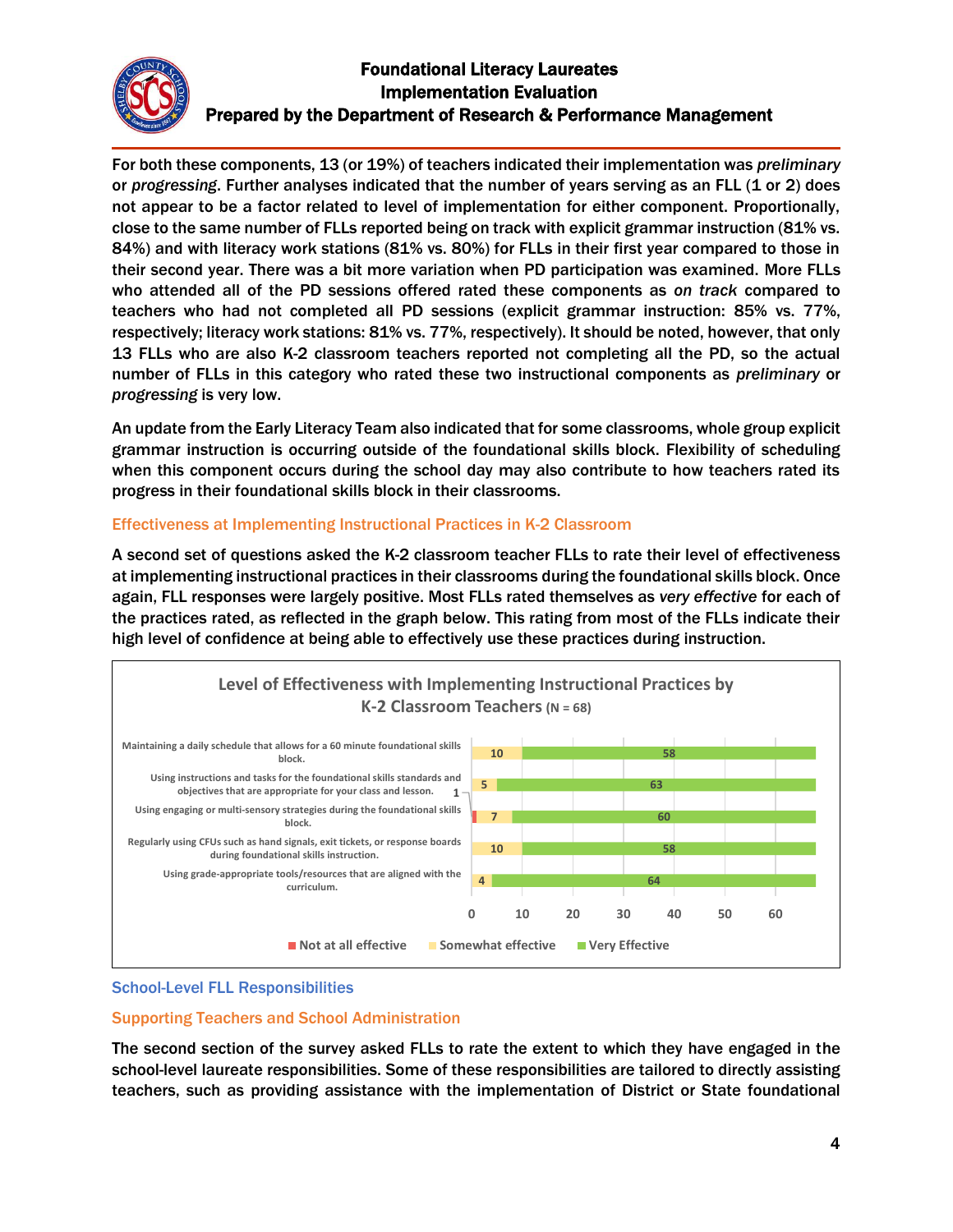

literacy standards, or modeling best practices in foundational skills instruction. Others are tailored to providing support at the overall school level or District level. Examples of these responsibilities include serving as a resource in foundational skills instruction to school administrators, or providing District PD in foundational skills.

All FLLs, regardless of their school position, were asked to respond to this section of the survey. There were a total of 76 responses: 66 respondents were K-2 classroom teachers, and 10 respondents held other positions in their school (e.g. a classroom teacher of a different grade, instructional facilitator or coach).

The first graph below shows how FLLs rated their progress on responsibilities relating to teacher support. The majority of FLLs rated their progress on the first three responsibilities listed as *on track* meaning that these practices are occurring regularly. These three responsibilities centered around assisting teachers with implementing standards and curriculum or modeling best practices. Seventyone (71) of the 76 teachers rated their progress as *on track* for assisting teachers with implementing the District's foundational skills curriculum, 66 teachers indicated they were *on track* for modeling best practices, and 62 teachers reported being *on track* for assisting teachers with the TN Academic Standards for Reading Foundational Literacy.

The last two responsibilities in the graph below were rated as either *on track* or *progressing* by the majority of FLLs. The response choices for the task of capturing and sharing quality foundational lessons for PD purposes asked FLLs to rate the responsibility as *progressing* if they had captured one foundational lesson and as *on track* if they had captured more than one foundational lesson. The response choices for the task of providing documented school-based support asked FLLs to rate the responsibility as *progressing* if 6-15 hours of support had been documented and as *on track* if more than 15 hours had been documented.



Taken together, these findings suggest that FLL support of teachers is occurring fairly regularly at most schools. The top three responsibilities seem to have the flexibility to occur both formally (such as scheduled classroom visits or PD sessions) and informally (such as hallway conversations to gain clarification on the standards or quick ideas about how to approach challenging aspects of the curriculum).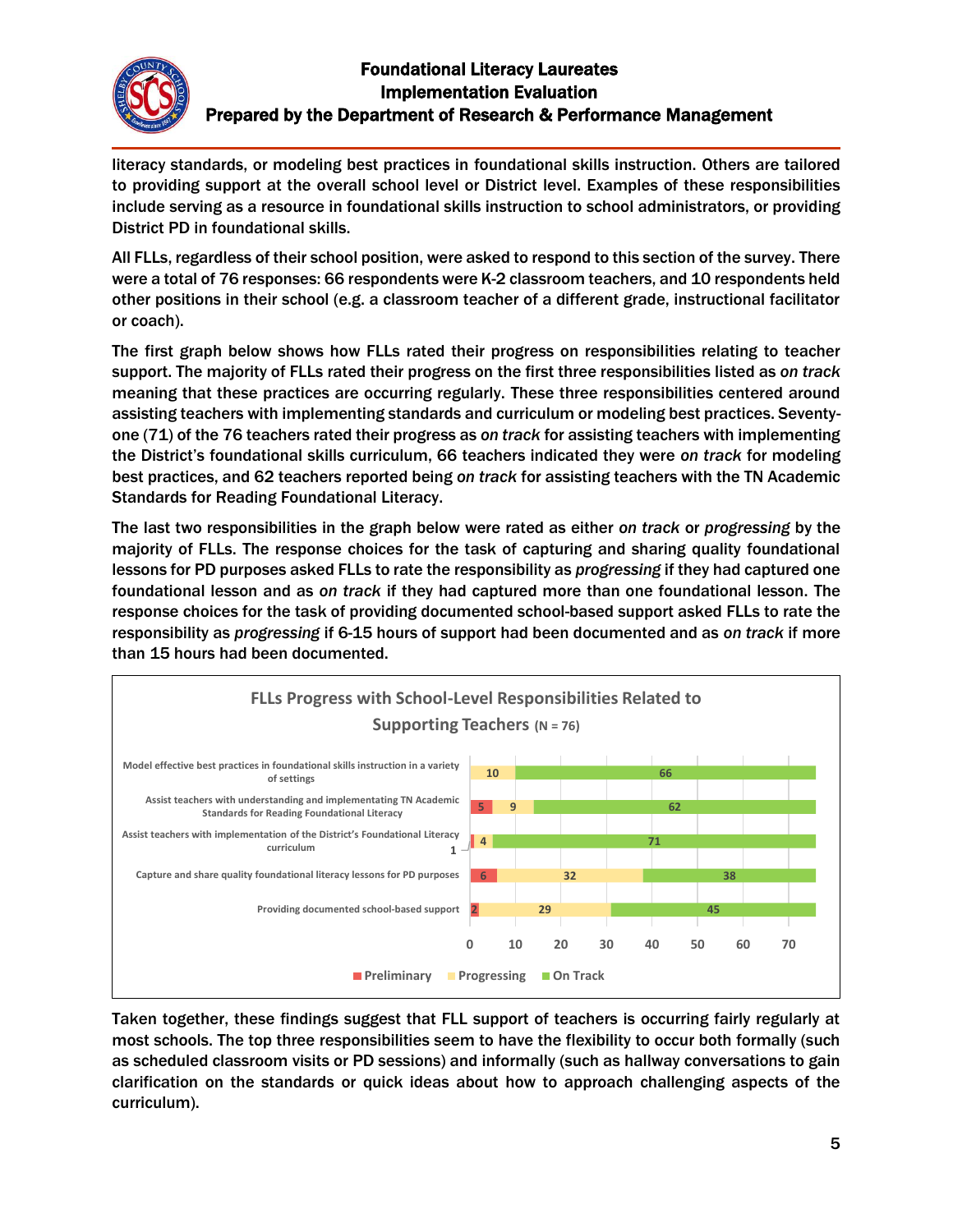

The next graph displays FLL responsibilities that are designed to support the school administration or District-level early literacy needs. It appears that FLLs' progress on these responsibilities is somewhat linked to who is involved in initiating the responsibility. Responsibilities that are largely under the FLLs' control were rated as *on track* by the majority of FLL respondents, including serving as a resource to the school's administration on foundational skills and attending District PD in foundational skills and providing support as needed. By contrast, responsibilities that required coordination between school administration and the FLL to implement were mostly rated as a combination of *progressing* and *on track*, including providing school-level PD and participating in Learning Walks with the school's instructional leadership team. A rating of *progressing* for both these responsibilities indicates that the action has been scheduled. A rating of *on track* indicates that the responsibility has occurred and is scheduled to occur again in the future.

Finally, responsibilities that are largely dependent on District staff to initiate or utilize were rated lowest in terms of progress. For example, 31 FLLs indicated the responsibility of facilitating District PD on foundational skills was *not applicable* to them, as they had not been asked to facilitate a PD session. Another 19 FLLs rated this same responsibility as *preliminary* which was defined as having been asked to facilitate a District PD session, although none was scheduled yet. Likewise, for the expectation of participating in Foundational Quality Literacy Reviews (FQLR) at the school with the District Early Learning Task force, 50 of the 76 respondents indicated they had not participated in a FQLR yet (a rating of *preliminary*). Given the limited number of staff on the District's Early Literacy team, it is likely that FLLs at more schools will participate in these responsibilities as the year unfolds.

The Early Literacy team provided an update in which they indicated that FLLs were the facilitators at all PD sites for the January District Learning Day. Also, the Early Literacy team noted that FLLs can volunteer to facilitate District PD at any time throughout the year. Thus, the avenue for facilitating District PD is two-way, both by being requested to facilitate and by volunteering to facilitate sessions. Given the participation in the January DLD, FLLs' progress with facilitating District PD is most likely farther along at this point in the year than reported below.

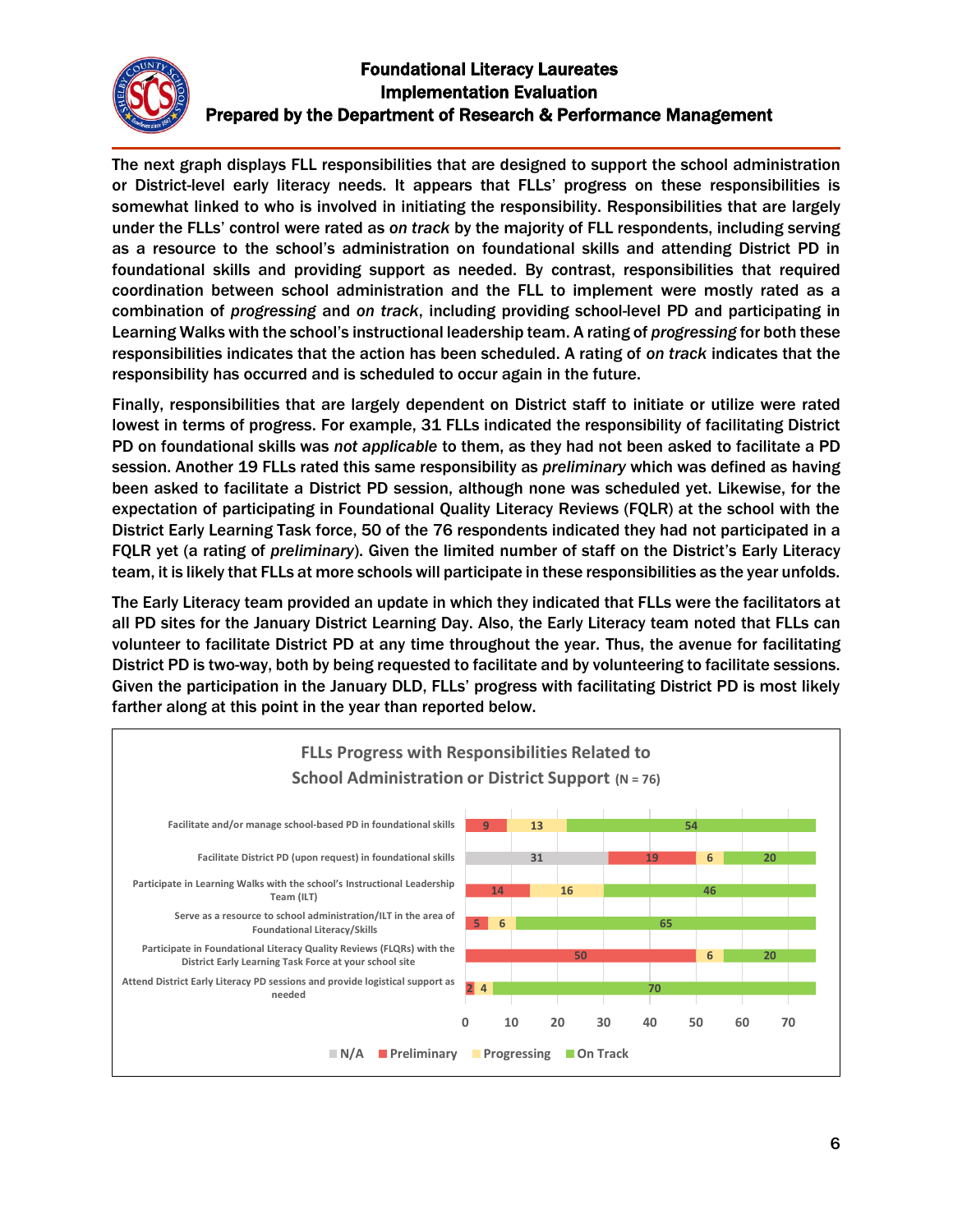

As with the classroom instruction responsibilities analyzed above, the school-level laureate responsibilities were further analyzed to gauge the impact of PD participation and number of years as a FLL. There were virtually no differences in percentages reported for each progress category between FLLs who participated in all of the PD sessions offered compared to those who participated in partial PD for any school-level FLL responsibility.

However, three school-level responsibilities, presented in the table below, did vary between first year and second year FLLs. The first responsibility had to do with facilitating District PD (upon request) in foundational skills. For this responsibility, 73% of the first year FLLs rated it as *not applicable* compared to only 22% of the second year FLLs, indicating they had not yet been asked to facilitate District PD. The remaining first year FLLs rated this responsibility as *preliminary*, indicating they had been asked to facilitate PD but it had not yet been scheduled. Only second year FLLs rated this as *progressing* (meaning that they had been scheduled to facilitate District PD) or *on track* (meaning that they had already facilitated District PD and were scheduled to facilitate additional sessions).

The other two school-level responsibilities both were related to providing school-based support (capturing and sharing quality foundational literacy lessons and documented school-based support). In both cases, the second year FLLs reported being further along with these to responsibilities than the first year FLLs. For both these responsibilities, the majority of first year FLLs rated them as *progressing* and the majority of second year FLLs rated them as *on track*.

An update from the Early Literacy team provided more details about FLLs' participation in Learning Walks and FLQRs at their school. Typically, schools use ILT team members to conduct Learning Walks, with teachers who participate as team members earning a stipend for the additional responsibilities. In the interest of spreading stipends and extra workload among teachers, some principals select a teacher other than the FLL to be on the team which can result in confusion about whether FLLs who are not ILT members should participate in the Learning Walks. The Early Literacy team clarified that FLLs can participate in Learning Walks regardless of being ILT members.

| <b>School-level Responsibilities by Number of Years as FLL</b>                                         |                          |            |            |
|--------------------------------------------------------------------------------------------------------|--------------------------|------------|------------|
| <b>Responsibility</b>                                                                                  | <b>Level of Progress</b> | Year 1 FLL | Year 2 FLL |
| <b>Facilitate District PD (upon</b><br>request) in foundational skills                                 | Preliminary              | 27%        | 25%        |
|                                                                                                        | Progressing              | $0\%$      | <b>12%</b> |
|                                                                                                        | On Track                 | $0\%$      | 40%        |
|                                                                                                        | <b>Not Applicable</b>    | 73%        | <b>22%</b> |
| Capture and share quality<br>foundational literacy lessons<br>for professional development<br>purposes | Preliminary              | 11%        | 6%         |
|                                                                                                        | Progressing              | 50%        | 37%        |
|                                                                                                        | On Track                 | 39%        | 57%        |
| Documented school-based<br>support                                                                     | Preliminary              | 4%         | 2%         |
|                                                                                                        | Progressing              | 50%        | 31%        |
|                                                                                                        | <b>On Track</b>          | 46%        | 67%        |

#### Documented Support Activities

The last survey item in the school-level responsibilities section listed the school-based support FLLs could provide for the school and asked them to indicate the activities for which they had documented hours. Over 80% of FLLs had documented hours related to assisting with selection of appropriate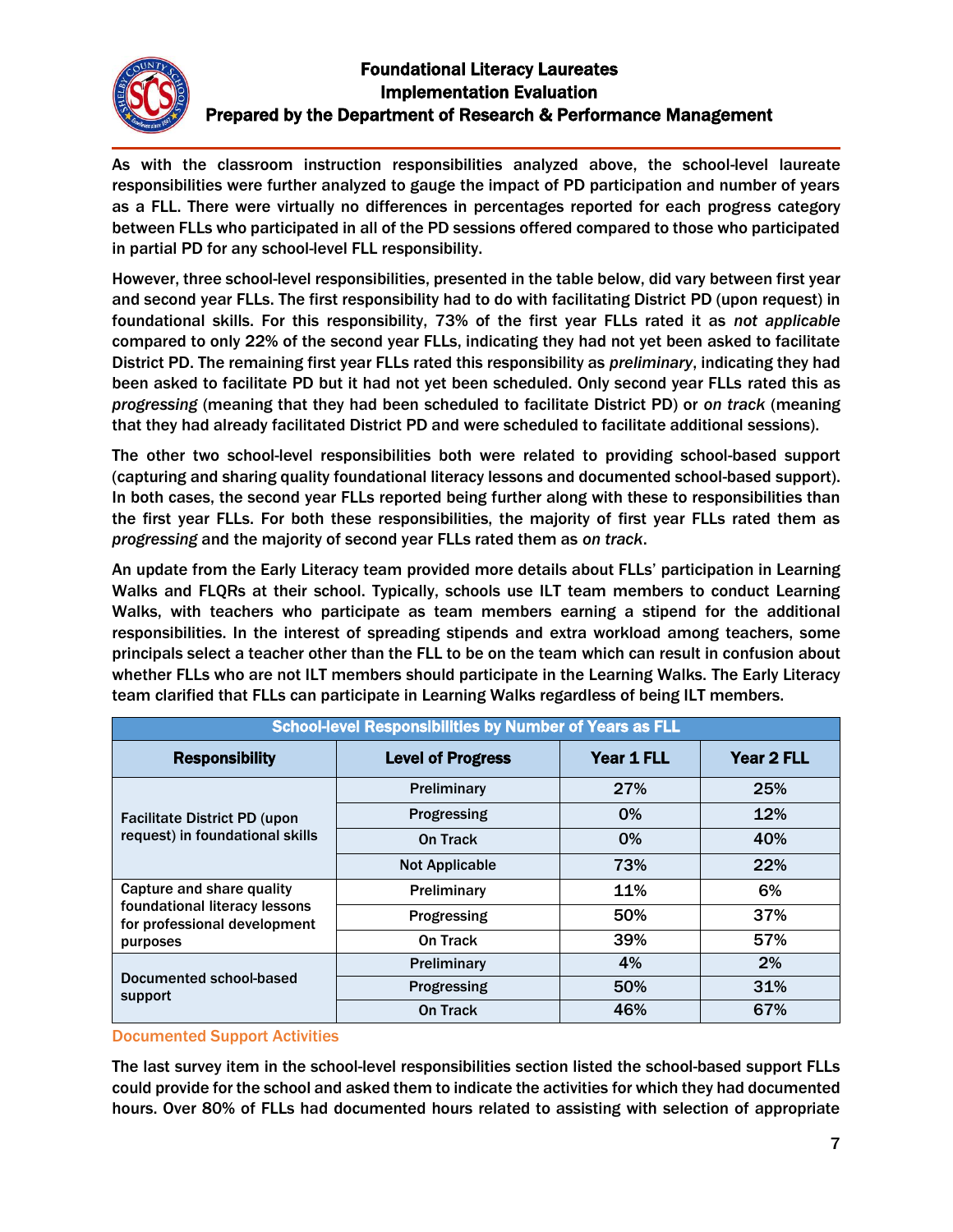

materials for the foundational skills block (85%) and leading collaborative planning sessions on foundational skills (81%). One half to three quarters of FLLs reported school-based professional development on foundational skills (76%) and assisting with analyzing student data to make instructional decisions (61%). Fewer than half of the FLLs reported participating in the Cycle of Professional Learning (47%), co-teaching with colleagues (46%), or assisting with parent training around foundational skills (35%).

| <b>Types of Documented School-based Support Hours Provided by FLLs</b>                                                 |                                               |  |
|------------------------------------------------------------------------------------------------------------------------|-----------------------------------------------|--|
| <b>Support Activity</b>                                                                                                | % FLLs implementing<br>each activity $(N=79)$ |  |
| Assist with selection of appropriate materials, resources, and activities<br>utilized during Foundational Skills block | 85%                                           |  |
| Co-plan/lead collaborative planning session on foundational skills                                                     | 81%                                           |  |
| School-based professional development on foundational skills                                                           | 76%                                           |  |
| Assist with analyzing student data to make decisions about foundational<br>skills instruction                          | 61%                                           |  |
| Development and implementation of school's Cycle of Professional Learning                                              | 47%                                           |  |
| Co-teach foundational skills lessons with colleagues                                                                   | 46%                                           |  |
| Assist with planning and delivering parent training involving foundational<br>skills                                   | 35%                                           |  |

Foundational Literacy Laureate Reflection Survey

The final section of the survey asked FLLs to reflect on the support they have received in their role. FLLs were asked to indicate their level of agreement with statements about preparation, understanding, and support of the FLL role. They were also provided with the opportunity to comment on program strengths and challenges.

The table below shows the percentage of FLLs who agreed or strongly agreed with each statement in the reflection survey, separated by first year and second year FLL responses. Most FLLs in both groups report having a good understanding of their responsibilities, being prepared, and receiving sufficient support. The most notable difference between the groups relates to the K-2 teachers' understanding of the FLL role. Eighty-one percent (81%) of first year FLLs agreed that the K-2 teachers in their schools understand what they do compared to 96% of second year FLLs. First year and second year responses also differed around other statements regarding K-2 teachers in their schools, but to a lesser degree. One hundred percent (100%) of first year FLLs agreed that they were effective at modeling foundation skills instruction for K-2 teachers and that K-2 teachers were implementing foundational skills curriculum in their classrooms. By comparison, 90% of the second year FLLs agreed with each of these statements.

| <b>FLL Reflection Survey Responses</b>                                               |                                         |                        |
|--------------------------------------------------------------------------------------|-----------------------------------------|------------------------|
| <b>Survey Statement</b>                                                              | % FLLs agreeing or<br>strongly agreeing |                        |
|                                                                                      | Year 1 FLL<br>$(N=26)$                  | Year 2 FLL<br>$(N=49)$ |
| am well-prepared to serve as the Foundational Literacy Laureate for my<br>school     | 92%                                     | 96%                    |
| understand the responsibilities of being a Foundational Literacy Laureate            | 96%                                     | 96%                    |
| It is easy for me to implement the foundational skills curriculum in my<br>classroom | $100\%*$                                | $95%$ *                |
| K-2 teachers in my school have a good understanding of what I do                     | 81%                                     | 96%                    |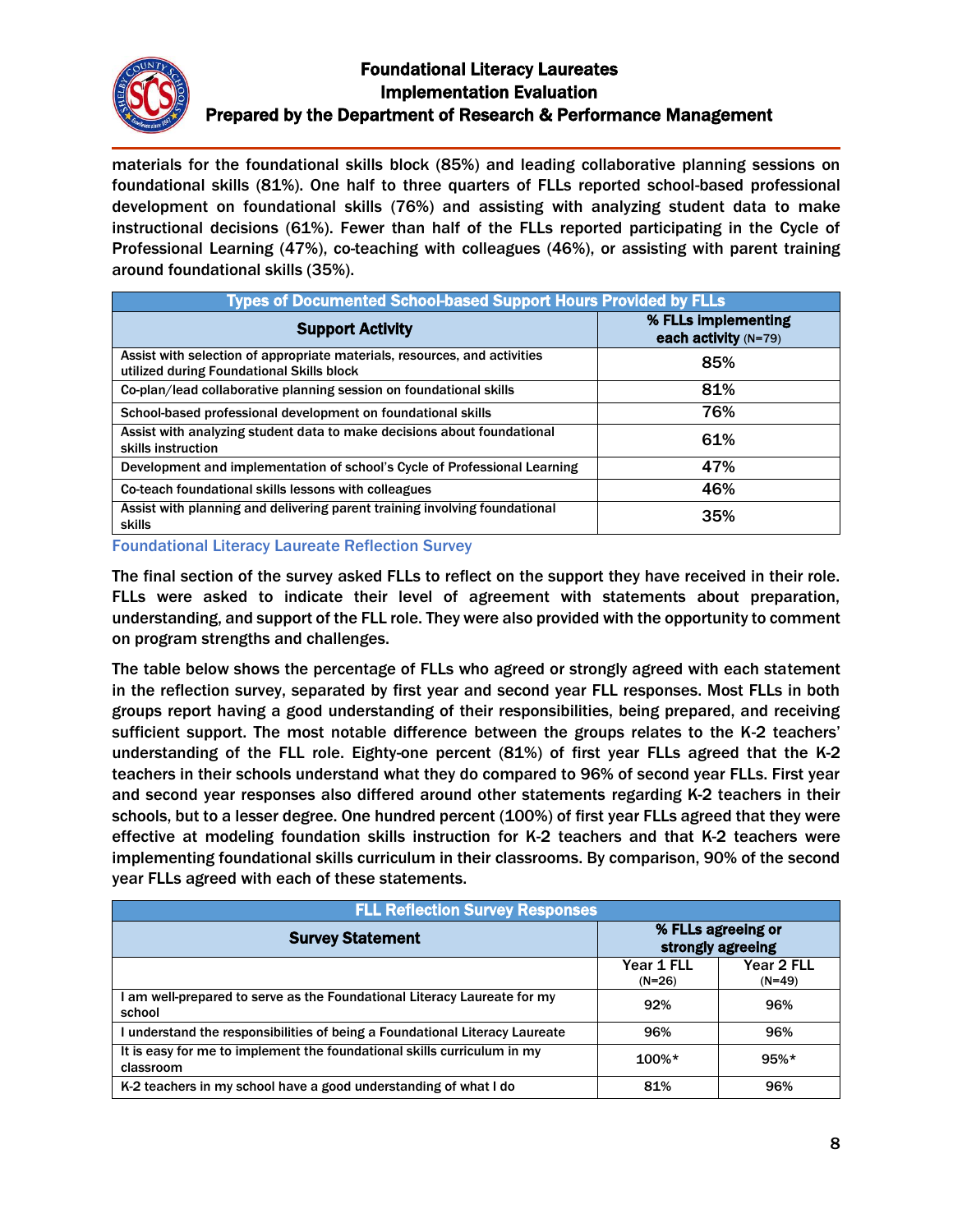

#### Prepared by the Department of Research & Performance Management

| I am effective at modeling foundational skills instruction for the K-2 teachers | 100% | 90% |
|---------------------------------------------------------------------------------|------|-----|
| in my school                                                                    |      |     |
| K-2 teachers in my school are implementing the foundational skills              | 100% | 90% |
| curriculum in their classrooms                                                  |      |     |
| l receive sufficient District support to be an effective Foundational Literacy  | 92%  | 92% |
| Laureate                                                                        |      |     |
| The foundational skills PD sessions provide what I need to be an effective      | 96%  | 92% |
| <b>Foundational Literacy Laureate</b>                                           |      |     |
| *K-2 Classroom teachers only (Year 1 N=21; Year 2 N=44)                         |      |     |

Two open-ended questions asked teachers to comment on strengths, or things going particularly well in the program, and program challenges. Major themes were identified and are summarized in the two tables below. (All open-ended comments are included in the Appendix of this report.) While the themes identified by first year and second year FLLs were similar, in some cases the percentage of comments that included each theme varied across FLL experience.

The top strength identified in the comments related to PD sessions and resources provided. This theme was included in 26% of the first year FLL comments and 58% of the second year FLL comments. Additional program strengths included being able to support teachers, improvements in foundational skills instruction, and receiving good support from the District's Early Literacy team, among others.

| <b>Themes in Comments about Strengths by Number of Years as FLL</b>                       |                                                          |                                                   |
|-------------------------------------------------------------------------------------------|----------------------------------------------------------|---------------------------------------------------|
| Theme                                                                                     | <b>1st year FLL</b><br>$(N = 19$ comments <sup>*</sup> ) | 2nd year FLL<br>$(N = 38$ comments <sup>*</sup> ) |
| PD sessions/resources provided are helpful and allow for<br>collaboration with colleagues | 26%                                                      | 58%                                               |
| Being able to support teachers and/or provide them with PD                                | 16%                                                      | 24%                                               |
| My/other teachers' instruction in foundational skills is better                           | 16%                                                      | 16%                                               |
| Receiving good support from District's Early Literacy team                                | 21%                                                      | 8%                                                |
| FLL program creates an effective teacher support mechanism                                | 21%                                                      | 8%                                                |
| FLL's own development as an educator/leader                                               | 5%                                                       | 11%                                               |
| *Some comments included more than one theme, therefore<br>column total exceeds 100%       |                                                          |                                                   |

Themes identified as program challenges are presented in the next table. By far the challenge most often stated related to difficulties with coordinating both classroom responsibilities and FLL responsibilities. Forty-five percent (45%) of the first year FLLs and 57% of the second year FLLs mentioned challenges along these lines. The second most common challenge mentioned related to the additional responsibilities in general, including that there is just not enough time to fit everything in. One quarter of all FLLs mentioned this as a program challenge. Additional challenges mentioned included wanting additional training or support from the District, FLLs' uncertainty about whether they were providing the correct or enough support to teachers, and their work/support being unwanted by other teachers or school administrators.

| Themes in Comments about Challenges by Number of Years as FLL   |                                            |                                      |
|-----------------------------------------------------------------|--------------------------------------------|--------------------------------------|
| Theme                                                           | <b>1st year FLL</b><br>$(N = 20$ comments) | 2nd year FLL<br>$(N = 37$ comments*) |
| Challenges coordinating both classroom and FLL responsibilities | 45%                                        | 57%                                  |
| Additional duties are challenging, including not enough time    | 25%                                        | 27%                                  |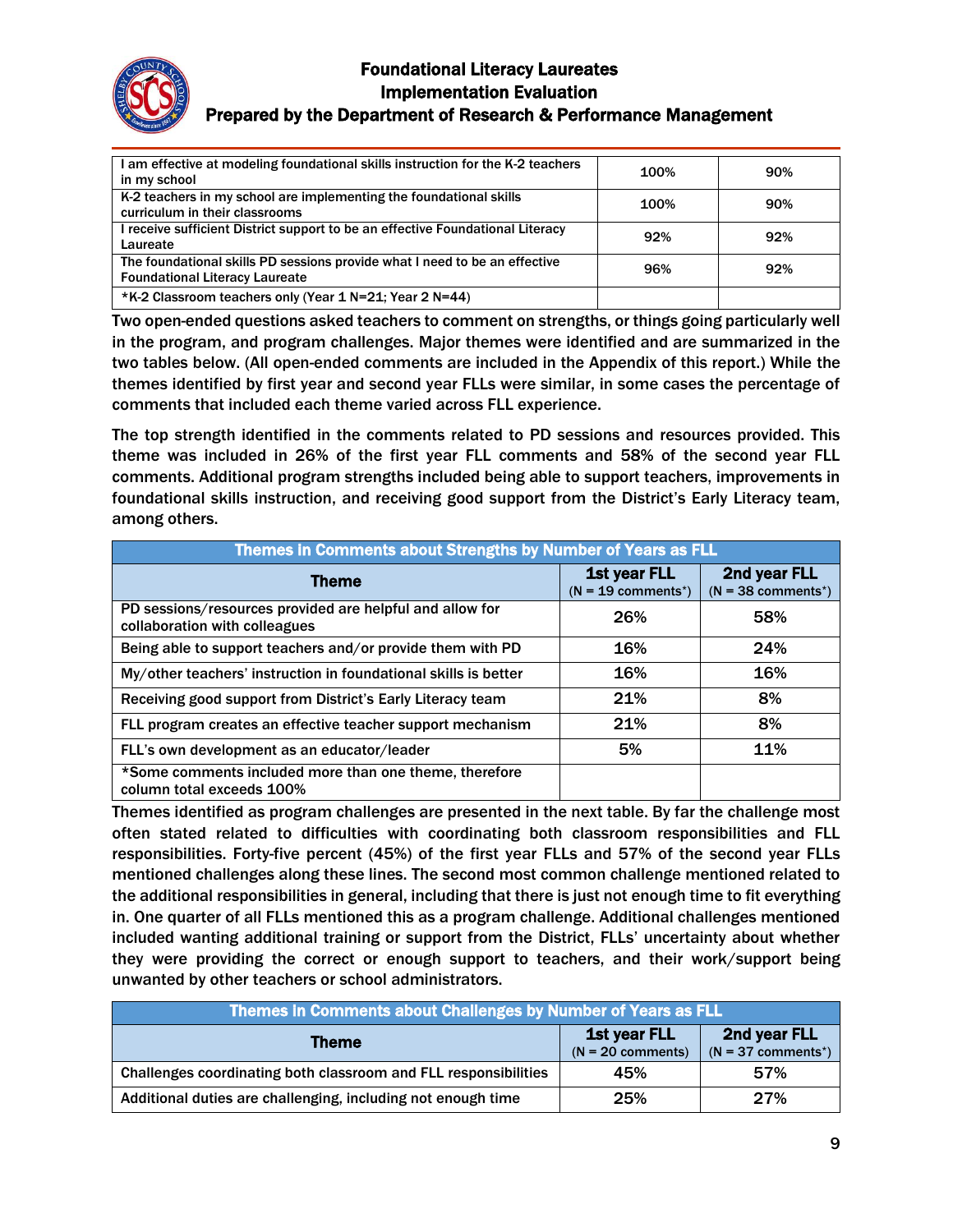

| Additional training/support needed from District/School admin                       | 15%        | 8% |
|-------------------------------------------------------------------------------------|------------|----|
| Uncertainty about providing enough/correct support to teachers                      | <b>10%</b> | 0% |
| FLL support unwanted by teachers and school admin                                   | 5%         | 8% |
| More compensation needed for scope of responsibilities                              | 0%         | 3% |
| Managing instructional flow in the 60 minute foundational skills<br>block           | 0%         | 5% |
| *Some comments included more than one theme, therefore<br>column total exceeds 100% |            |    |

## Conclusion & Recommendations

Overall, FLLs rated their progress and effectiveness with the foundational literacy laureates program as going well. K-2 classroom teachers were especially positive with regard to both their progress at implementing various components of foundational skills instruction in their own classrooms and their effectiveness at using a variety of instructional practices during the foundational skills block. With the school-level responsibilities there was a bit more variability, both with progress on the responsibilities and with how prepared FLLs are for their role. The recommendations below focus on areas where there was variability in the responses.

Recommendation 1 - District staff should follow up with FLLs on any school-level responsibilities that require additional coordination with school administrators or District staff to determine whether additional support is needed to implement these responsibilities.

School-level responsibilities that are mainly under the control of the FLLs (such as assisting teachers with District foundational skills curriculum) were generally rated as *on track*. As the level of control broadened, such that FLLs had to either coordinate with school-level administration (e.g., participating in Learning Walks with the school's Instructional Leadership Team) or rely on District staff to initiate (e.g., participating in Foundational Literacy Quality Reviews with the District's Early Learning Task Force), the FLLs' rating of progress was lower. This is not surprising given the additional coordination required before responsibilities are implemented. However, one FLL wrote in the openended comments that the school administration did not want her as part of the ILT. Another indicated that participation in walk-throughs and the ILT was challenging. To the extent that these comments reflect resistance to the FLLs' work in the schools, school administrators may need a better understanding of why the work is important and learn ways to support FLLs in their buildings so they can fulfill all of their responsibilities.

Recommendation 2 – District staff should determine whether additional support is needed for FLLs to provide the documented school support activities.

The analysis above on documented support activities revealed a wide range in the percentage of FLLs documenting each activity. The activities with lower percentages may indicate that FLLs need additional support to implement. For example, co-teaching foundational skills lessons with colleagues may require schedule adjustments or arrangements for substitutes if the FLL is a classroom teacher to allow her to work in a colleague's classroom. Requests of this nature may be better received if they are explicitly supported from the District level as well.

In an update, the Early Literacy team indicated there is a small amount of money in the budget to cover stipends for substitutes. Since this money is limited, its availability is not advertised in the beginning of the school year. However, in spring semester, when the Early Literacy advisors meet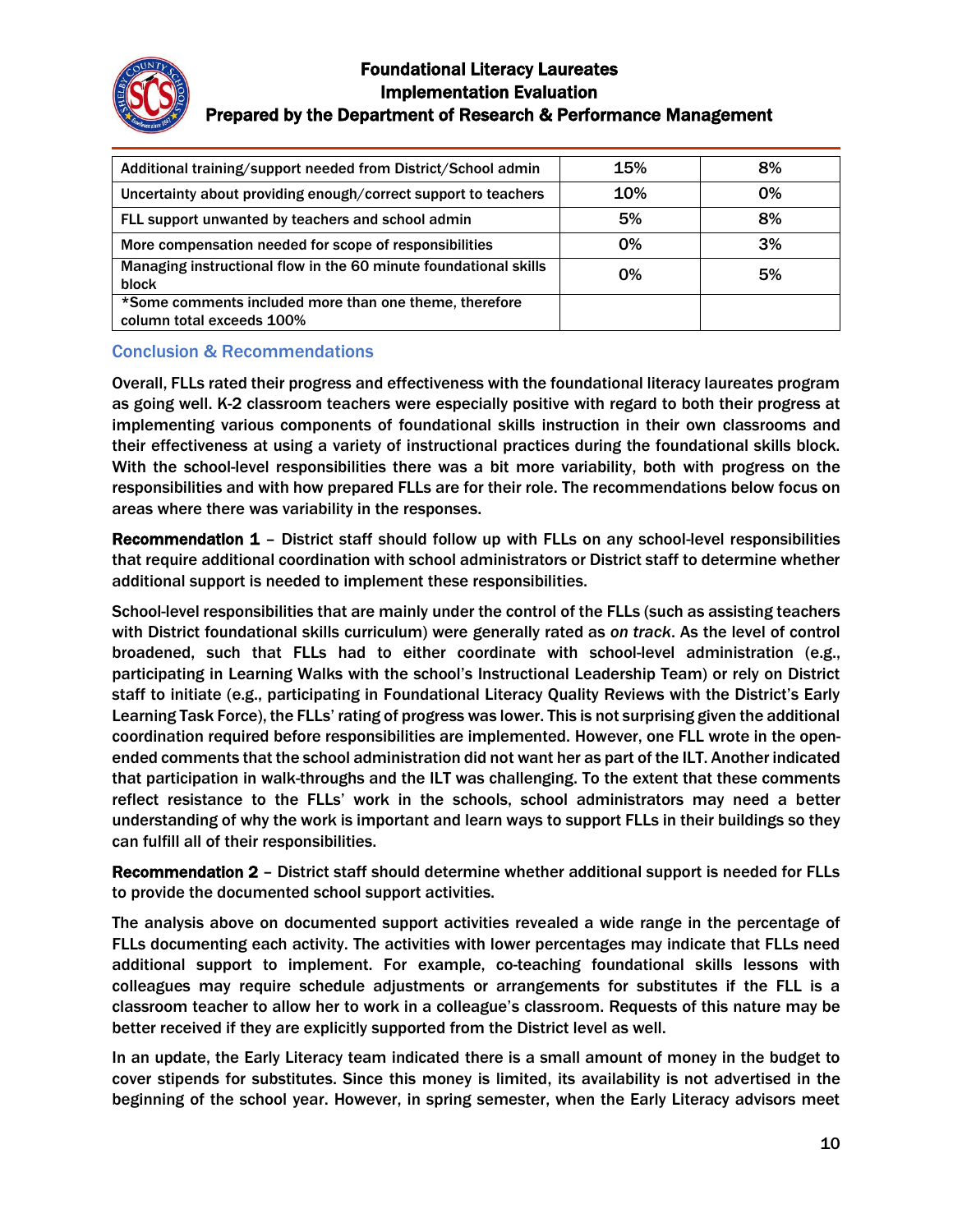

with the FLLs, they tell them substitute stipends are available so they FLLs can work outside of their classrooms.

Recommendation 3 – District staff should learn more about how the FLL duties create time management challenges and find ways to support FLLs struggling to fulfill both their school and FLL responsibilities.

In the open-ended comments, approximately half the FLLs mentioned the challenge of managing their classroom and FLL responsibilities at the same time, and about one quarter mentioned challenges related to additional responsibilities in general including not having enough time. By delving into this issue with FLLs, District staff may be able to identify patterns or specific aspects of the responsibilities that create the most difficulty. They could then work with FLLs on time management around those issues so they don't become overwhelmed.

Finally, this year provides an additional opportunity to strengthen the implementation this program. This spring, the theme of the Continuous Improvement Team's Stat Cycle work focuses on the Foundational Literacy Laureate program. The Stat Cycle could be a valuable mechanism to help program staff identify the details of the challenges and create solutions.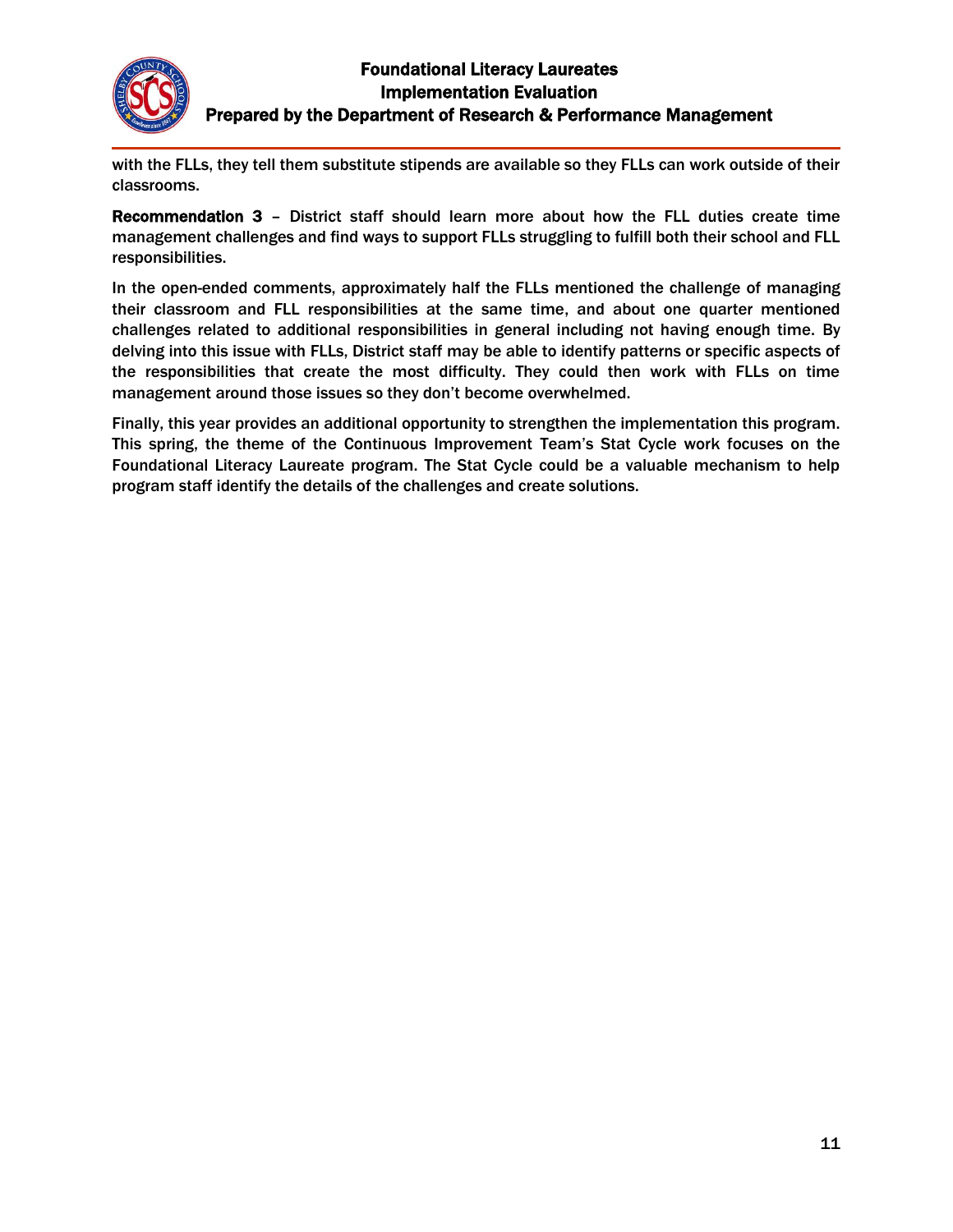

#### Appendix

Please share any comments you have about aspects of the Foundational Literacy Laureate program that are going especially well.

#### Year 1 FLL Responses

As a result of weekly planning and Foundational Skills PD, K-2 literacy stations are beginning to be more developmentally appropriate, meaningful, and engaging.

Emails are answered in a timely manner and everyone has been very helpful.

I absolutely LOVE being the Laureate. I enjoy working with the many new teachers in my building as well as teachers new to the grade band. I feel like together we can make a difference with the students at (*school name*).

I am able to assist teachers with implementing the foundational skills curriculum. Sharing ideas with teachers to include in lessons.

I believe the aspect of having a Foundations Laureate has created an environment where teachers feel safe to express where they need help in the area of Foundations. Teachers are able to accept feedback from the foundations laureate and make improvements based on trends and walkthroughs. I think this position is imperative to improve foundations quality of teaching and learning in our schools.

I feel well supported by Ms. Bell. She is always available to answer any questions and she is always willing to offer a helping hand when she comes for visits.

I have a great Early Literacy Advisor who gives me support and feedback.

I love the engaging Professional Development sessions

I think planning sessions with grade levels have been very helpful. I can ask what's going well and find out where they need support. Many teachers seem to be implementing the curriculum effectively!

I think the foundational skills PD's are going well. We are learning information that we can use with the students at our schools to help them progress in Foundational skills.

I was very concerned about all the responsibility connected with this position. Ms Ingram has supported me and observed me and I feel more confident and I am learning new strategies as well.

I've enjoyed having meaningful resources to share with my colleagues; discussing strategies and making adjustments to improve teaching and learning; and creating tasks and activities to engage student in the learning process.

My principal allows me to offer in-house PD over foundational skills lessons, and even has asked me to offer another PD in the future.

The FLL trainings are extremely helpful with supporting k-2 teachers.

The K-2 teachers are implementing the required phonics, grammar, and small group instruction. If they encounter any problems, they find me to ask for strategies or to schedule a time for me to come in and observe their lessons and provided feedback.

The PD modules are informative and the instructors are knowledgeable.

The teachers at my school appreciate the assistance I am providing.

The teachers in my building are excited to have someone on site that they can come to for support.

This position is very time consuming. I really enjoy all the aspects of the laureate program, but to be totally committed you have to manage your time wisely. Participating in the Foundational Literacy Laureate program has allotted me the opportunity to grow as an educator. Through reading, presenting and having discussions with my assistant principal, I embrace this position with commitment and fidelity.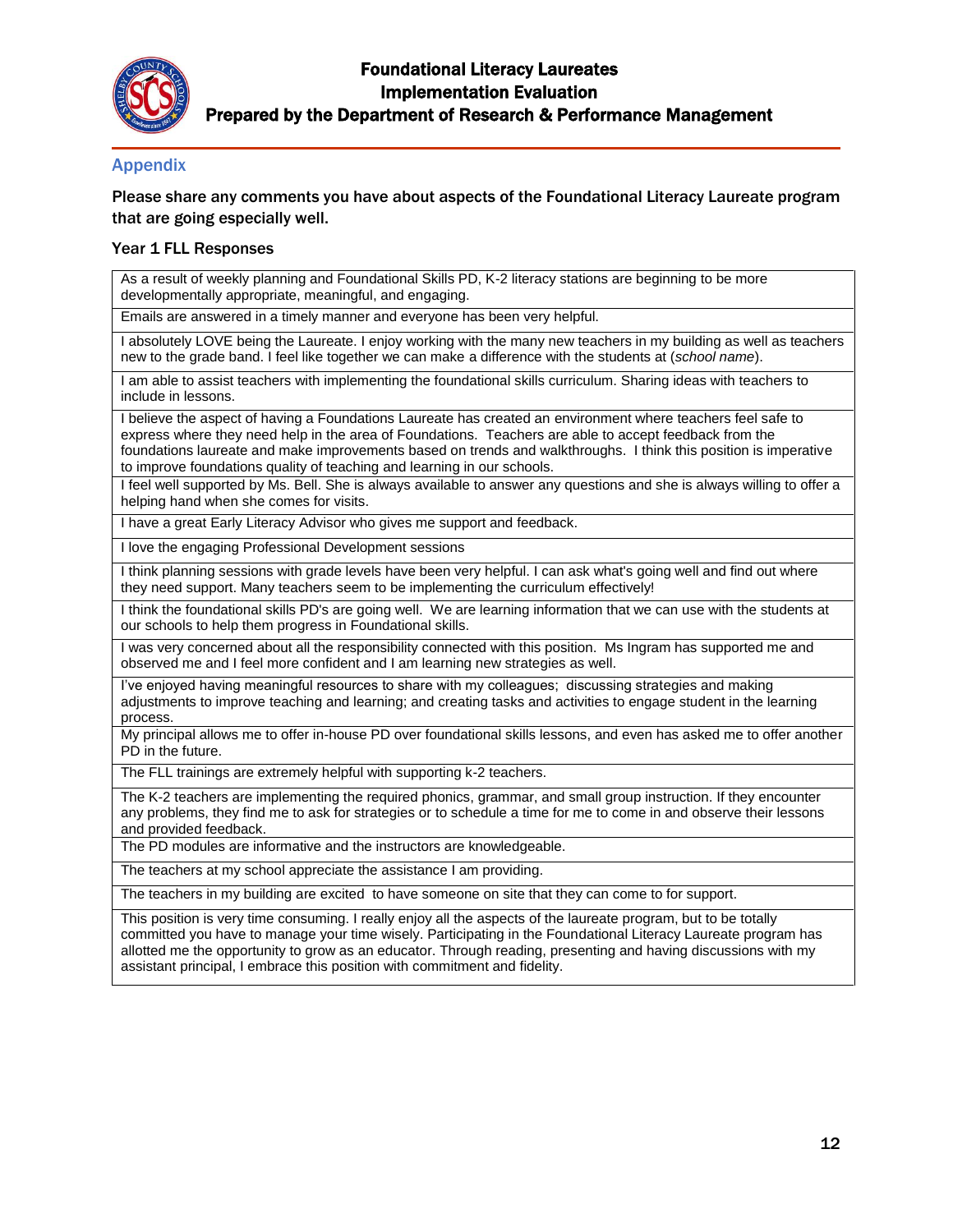

#### Prepared by the Department of Research & Performance Management

#### Year 2 FLL Responses

Being on the ILT team and leading PD for the k-2 teachers seem to be a plus for me. Sharing resources with the teachers. Having the paraprofessional in class part time

Collaborating with my colleagues during our PD sessions.

Collaborating with new teachers or teachers new to a grade on their foundational skills block with activities that can be used in whole and small group time

Great resources available, effective professional support in place, and several opportunities to exercise leadership skills

I am able to meet with the teachers to help pull resources and to model best practices in the classroom for Foundations.

I am able to support teachers in order for them to have an effective foundational skills block.

I appreciate the depths of the PD's and feel they are extremely valuable in my understanding of FD skills.

I believe the program has improved my teaching. The teachers in the school love having the extra support.

I can see the shift of emphasis toward Foundational skills. It has become more important for teachers to explicitly teach the Foundational skills.

I enjoy being the Literacy Laureate for (*school name*). It gives me the opportunity to see how my colleagues are working together to implement an effective foundation for reading. When teachers appear to be struggling with "fitting everything in," I enjoy helping them create activities, games, lessons that are differentiated to make sure the students are getting what they need.

I love that the district has classes for Laureates as well as separate courses for teachers. The district does a wonderful job providing resources for all K-2 teachers.

I love the support provided from the Early Literacy Team. They are there to teach, help and assist. Also, feedback is immediate when you have questions and concerns.

I think the focus has shifted back to foundational skills as a result of this program.

Implementing foundational skills curriculum in my classroom and sharing what I am doing with coworkers. Working with grade level peers to set up workstations. Assisting first and second grade in further implementation of workstations.

Laureate's work is tremendous. I do believe we would be more effective out of the classroom.

My entire whole group lessons are going especially well because the Early Literacy Department has given us access to additional resources (videos, ideas for using Decodable Readers, etc.). These items as well as others help keep the students interested i what they are learning.

Planning for the Content Lead standards document has been productive and impactful.

Portions of the program that are going very well are supporting my school with PD sessions. I am able to plan and deliver PD sessions where I update, clarify, and model for teachers.

Struggling teachers are coming to me with questions about instruction and students' progress. Teachers have embraced foundational skills instruction.

The aspects of the Foundational Literacy Laureate program that is going especially well is the Foundational Skills PowerPoint. Also, having a person in the building that is knowledgeable and can help struggling teachers succeed with FS.

The best part of this program has been the plethora of information I have received from the modules. I have thoroughly enjoyed the activities.

The classes are helpful to help implement foundation skills.

The district training modules have provided great instruction and knowledge to help serve in the FLL role.

The Early Literacy Department does an excellent job of presenting information to us during our monthly meetings. We receive great suggestions on activities to share with colleagues. The website is also a helpful resource to share.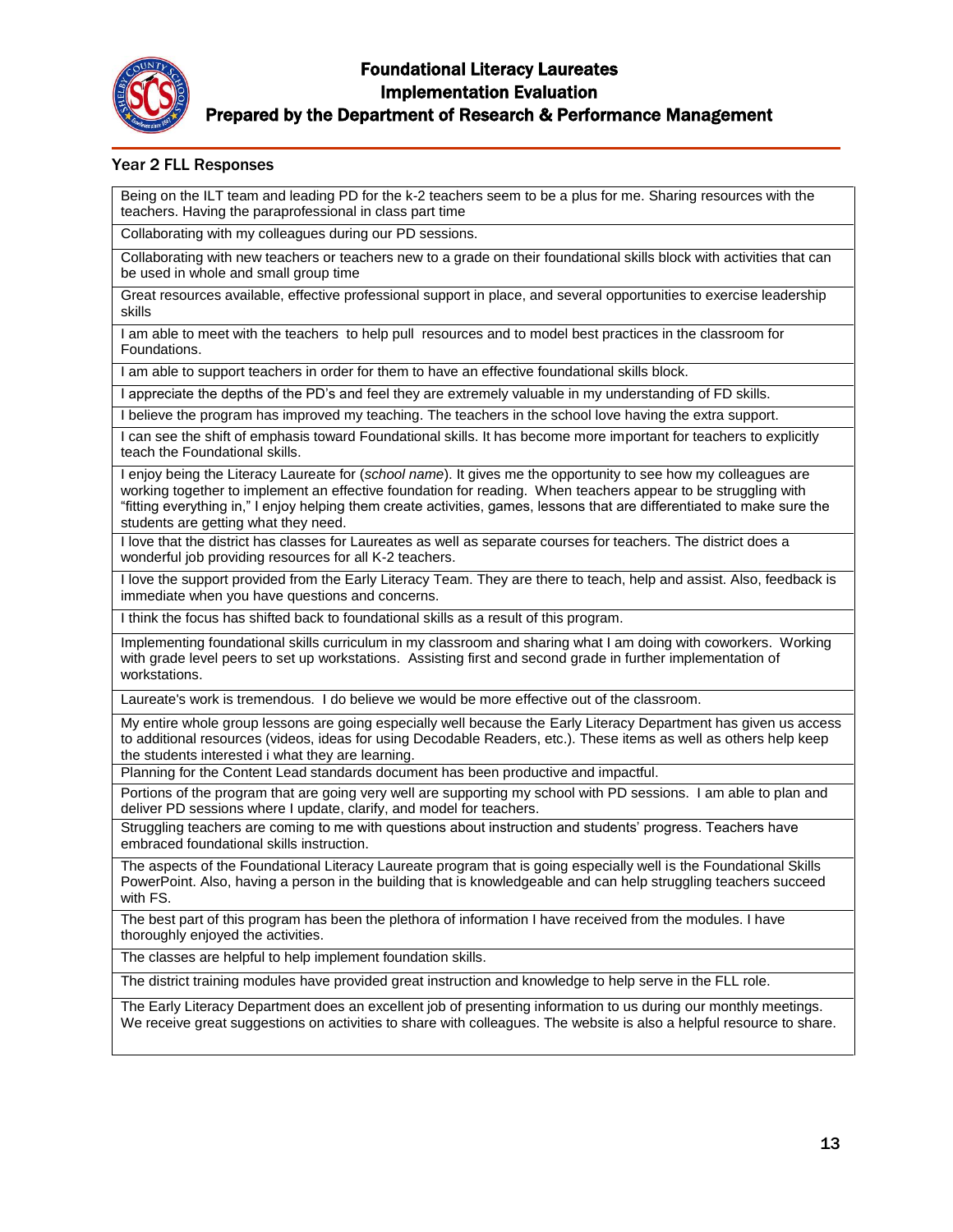

Prepared by the Department of Research & Performance Management

The Foundation Literacy Laureate program has equipped myself along with the educators I support with the tools needed to implement a more effective literacy block. I am able to attend several literacy modules to further build my capacity in the content area. I then get the opportunity to share my acquired knowledge with my colleagues. This exchange comes in the form of PD sessions, classroom observations, debriefing meetings, and co-planning sessions.

The foundational Literacy Laureate program is going very well. I love all the planning sessions and the professional developments.

The information and resources given in the PD sessions have been very valuable when informing my colleagues of strategies and materials that can be useful to them.

The monthly PD's are very engaging and helpful. The practiced activities are awesome!

The PD sessions are going well. They allow the opportunity for us to continue to strengthen our effectiveness as leaders in our school. The admin at my school are always receptive for ideas that I bring to them regarding PD or time to model for other teachers.

The PD sessions have been informative and assist me in guiding teachers with foundational lessons.

The PD sessions provide us with PPT to share with colleagues which are very beneficial. The support from the advisors and other FLLs are excellent resources and every session provides a new take away.

The PDs offered and the support from the advisors are great and very helpful.

The PowerPoints that were created have helped teachers become effective teachers and took away the heavy lifting.

The program is going well because the teachers at my school are aware of my role and they have no problem with asking me to assist them. Whenever I am available my time is given to them so that we can be effective K-2 teachers school wide.

The training sessions and working with my admin.

The trainings are very informative. The advisors are available to provide support and help with anything I have questions about.

Valuable information has been provided.

Very well organized and early literacy team has us prepared to serve in our schools!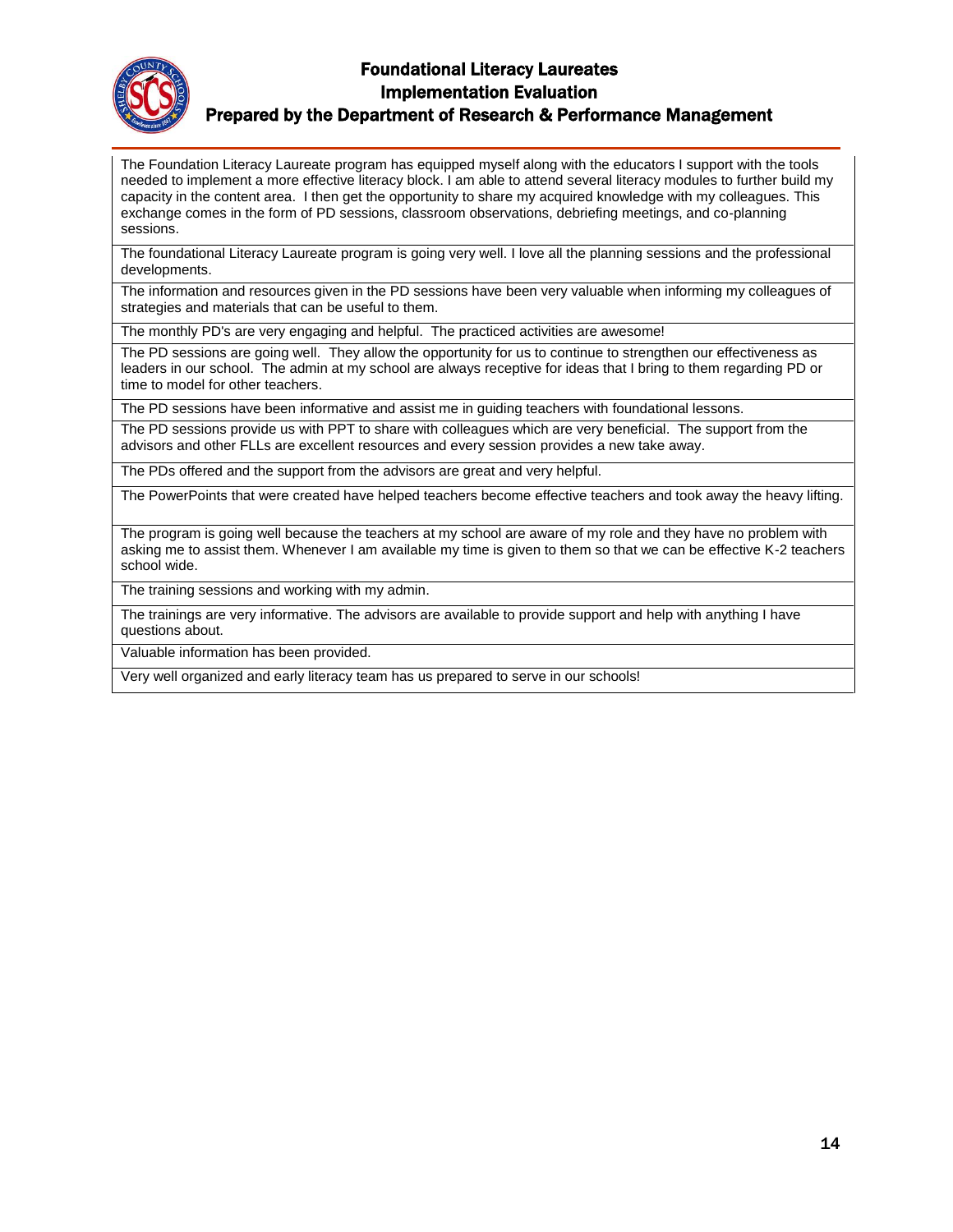

Please share any comments you have about aspects of the Foundational Literacy Laureate program that are particularly challenging.

#### Year 1 FLL Responses

Any additional paperwork I have to complete is a burden. When I was completing a make-up session for PD. I could not hear the audio and the assignments took me 6 hours.

Because I am not a classroom teacher, I don't feel that my video captures are meeting my expectations as they would if I were teaching my own students.

I am a new laureate and believe it would have been beneficial to connect with a returning laureate to discuss the role and things that occur during the course of the year.

I feel that the training we are receiving are things we as educators already know. We need new information that we can take back and share with our peers.

I find that managing my time between the modules, meetings, and managing my day to day classroom instruction to be a bit challenging. When I take on a task I give 100%. 99% won't do, especially when I am responsible for providing support for my K-2 teachers and assisting them to be the best educator they can be.

I have struggled to find the time/coverage to complete my duties during the school day.

I need to be able to get a sub for my classroom at least one day per month to enable me to spend more quality time working with teachers during their Literacy Block. To date I have used my own planning time, lunch time, and left my students for brief periods with an assistant. I have also co-taught with a combined 2 classes which means 45 first graders in one room. This is VERY difficult.

I really don't have a lot of opportunities to visit other classrooms.

It is challenging because sometimes my class misses out on instruction when I observe or co-teach with a teacher. It is challenging because no one really suggested where to start with doing the duties for new laureates. I just so happen to know a returning laureate and she gave me suggestions on how to balance things.

It is challenging to co-teach/observe as much as I think the teachers need for k-2

It is very difficult to meet with larger groups spanning grade levels. But, I find that grade level meetings have been more impactful because of the smaller group size!

My admin does not necessarily want me to be a part of the ILT, so I am unsure of how to go about that as it's part of my duties.

One challenge this year has been actually being able to get into their classrooms during the foundational skills block. I make time to go see each teacher. I am also able to meet with them during collaborative planning.

The challenge is maintaining a class and supporting other teachers.

The Foundational Literacy Laureate program can be challenging in being a classroom teacher and carrying out classroom responsibilities along with juggling the Foundational Literacy Laureate responsibilities as well

The most challenging aspect of being the laureate is trying to get time with the teachers to thoroughly plan and provide feedback in the midst of the district/school demands.

The most challenging part of the program is being able to fulfill all my duties. (juggling my schedule to complete my class duties and laureate duties)

The only aspects that I find challenging are finding the time to meet with the other teams in my school.

The role of the Foundation Literacy Laureate can be challenging since I am a full time teacher. It is very hard to find time to do walkthroughs, collaboratively plan with teachers, co-teach, plan PD/parent trainings while having my own classroom and full responsibilities as a teacher.

Visiting the class room and trying to maintain my own class to make sure I'm on track.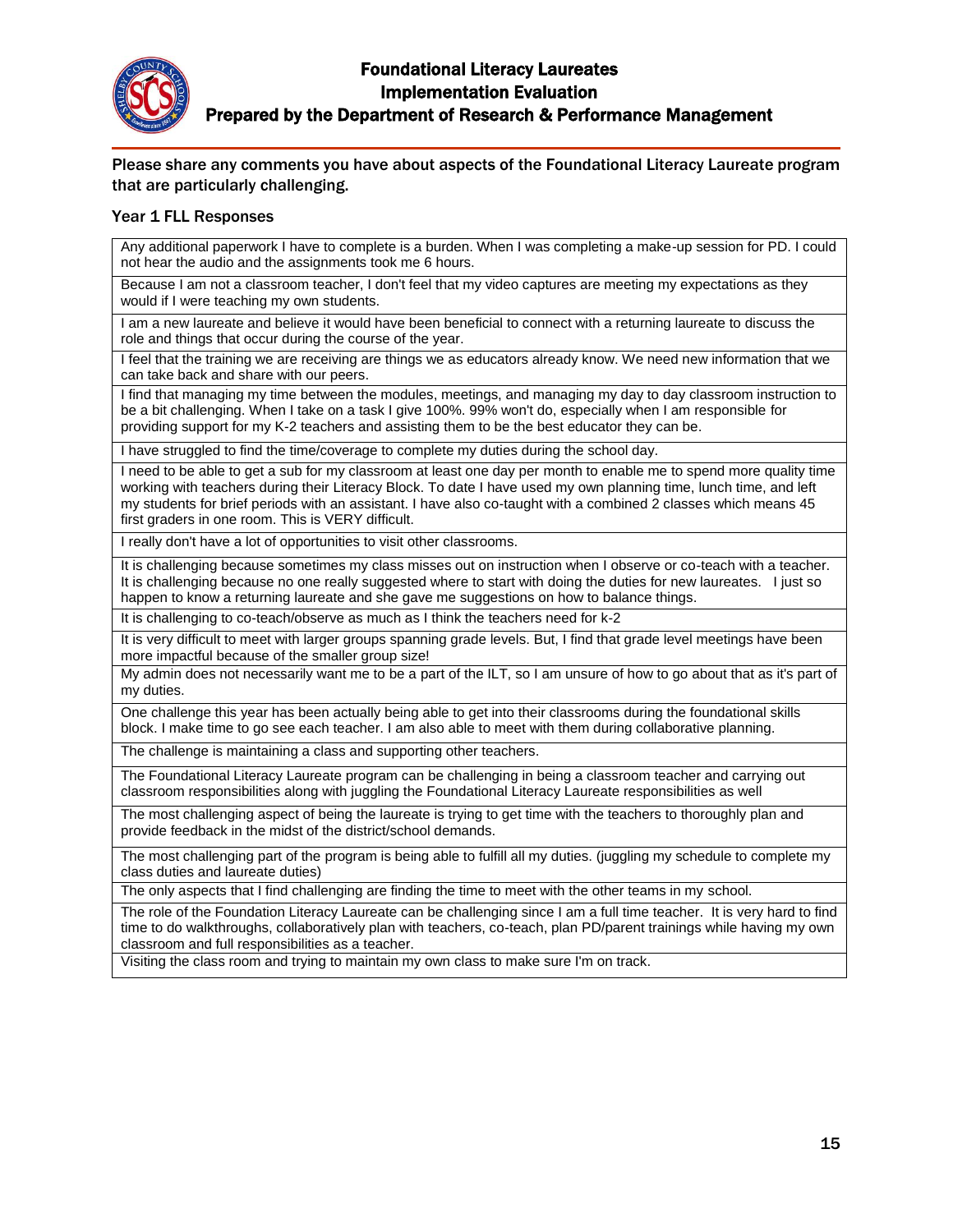

#### Year 2 FLL Responses

As stated in the section above, there is a LOT of work to be done in this capacity. It's difficult to be effective when you have the responsibilities of a classroom. I would like to see Laureates be paid more money with the work we are being asked to do.

Being able to observe and co-teach/plan with colleagues is difficult when my planning time during and after school is taken by sessions planned by admin.

Being in the classroom provides a huge challenge in effectively supporting and guiding K-2 teachers in foundational literacy. With our district having a huge amount of new teachers and/or teacher fellowship programs, it would be very beneficial to be more hands on and spend most of our time as FLLs with those teachers during the school day observing, providing feedback, co-planning and co-teaching.

Finding time to be outside of my classroom during the day.

Having a classroom and being the laureate can be difficult at times. Would be great if it were a role outside the classroom.

I find it very challenging to get into other teachers' classrooms during the school day. It is easy to meet before or after school but challenging to schedule visits during the day.

I wish my Foundational Skills Reading Block was longer than 60 minutes. Sometimes I feel as though I have to rush through some of the components in order to get everything done.

I would like to co-teach a foundational skills lesson, but I'm not quite sure how to get started or how to effectively co-teach.

It can be challenging to meet with teachers on a regular basis because I am also a classroom teacher.

It is challenging sometimes to maintain my classroom and provide support to teachers.

It is difficult to manage the different responsibilities in addition to managing my own classroom. It is also a bit challenging to figure out the most effective ways I can help my colleagues.

It is difficult to observe other teachers and give them explicit assistance with their foundations block. I am only able to assist via their own reflections.

It is very challenging to fit it all in while still maintaining my own classroom of students. It is also very limiting to focus only on decodable readers. How do we challenge readers who are ready to go beyond?

It would be nice if we were provided with the power point presentations that we view during training, rather than having to create our own.

It's a challenge to balance my time as a Laureate AND a K-2 teacher in my own classroom.

It's challenging to get into classrooms to actually co-teach lessons and do observations. It is also hard at times to get the opportunity to provide professional development. There are so many other things that we receive PD on. There are very few times that a faculty meeting is not scheduled. People are ready to go home on those rare occasions that a meeting is not scheduled.

Keeping up with a colleague's class as well as my own class. Making sure my class doesn't fall below all while maintaining my responsibilities as a Laureate.

Other duties are continuously being added to the requirements that were already apart of the program. It is becoming somewhat challenging to complete the additional duties plus the many requirements of a teacher.

Participation in walkthroughs and ILT.

Recording lessons and finding time to meet with teachers to provide support, while also performing the duties of the job assigned is challenging.

The challenge is finding a balance between classroom teacher and Laureate. Managing time to do things for the K-2 teachers as well as make sure my students in my class are getting the things they need to be successful.

The challenges that I see is being able to model and co-teach during the day with the teachers due to schedule conflicts.

The challenging aspect is trying to maintain my classroom and be there for my K-2 teachers as well. Time is a major problem of being a Literacy Laureate because you want to give all of your time to your teachers and their students, however your class is important and plays a major role as well. So, balancing time for your classroom and others is very challenging.